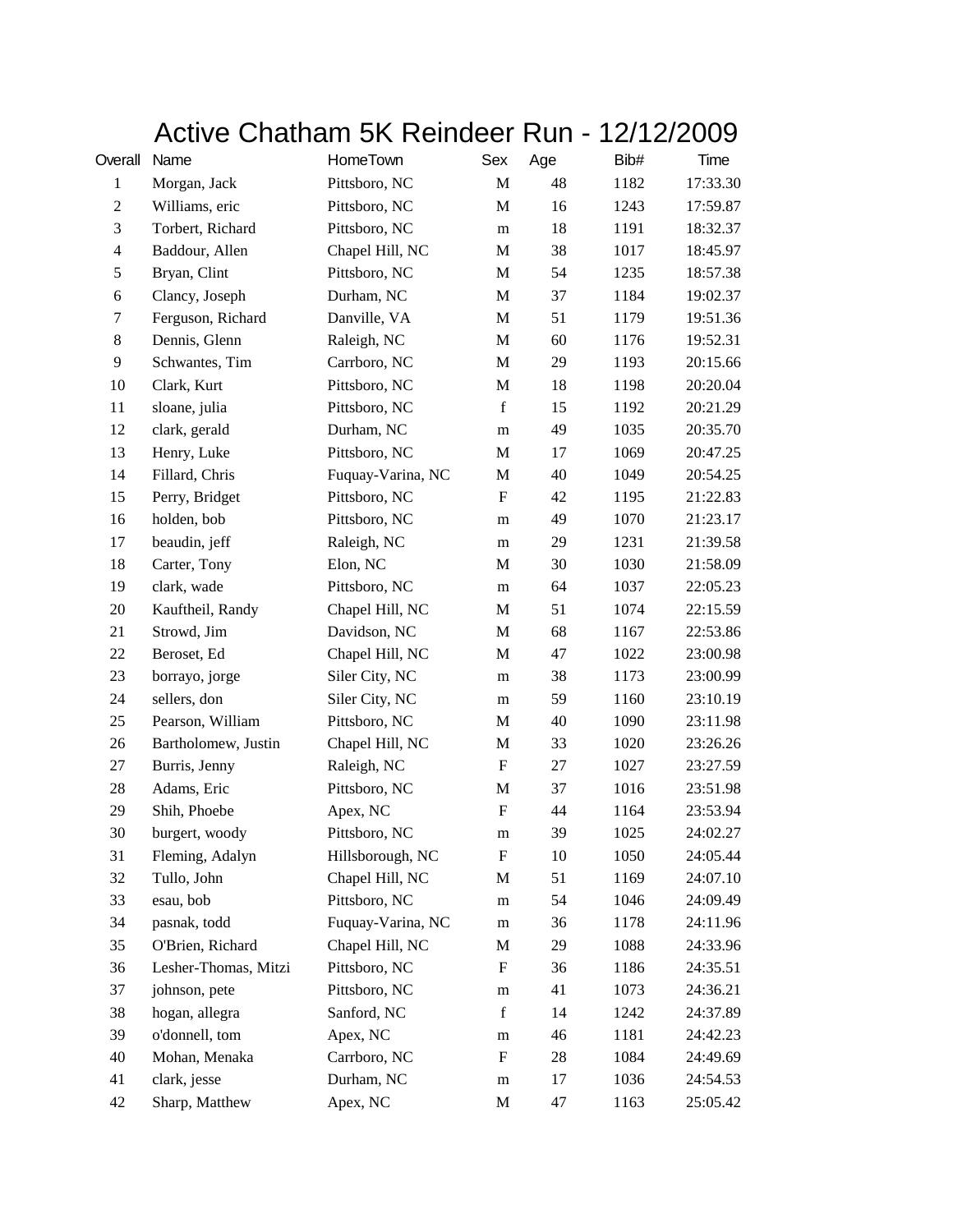| 43     | Carr, Tom           | Hillsborough, NC | $\mathbf M$               | 60               | 1029 | 25:14.34 |
|--------|---------------------|------------------|---------------------------|------------------|------|----------|
| 44     | Gregson, Morgan     | Hillsborough, NC | $\mathbf{F}$              | 25               | 1061 | 25:24.73 |
| 45     | lablanc, jay        | Pittsboro, NC    | m                         | 69               | 1080 | 25:27.69 |
| 46     | Sarratt, Wendy      | Chapel Hill, NC  | ${\bf F}$                 | 36               | 1233 | 25:53.80 |
| 47     | Noe, Lawrence       | Chapel Hill, NC  | M                         | 50               | 1087 | 25:53.82 |
| 48     | mckenzie, shawn     | Siler City, NC   | m                         | 41               | 1199 | 26:01.70 |
| 49     | causey, john        | Sanford, NC      | m                         | 57               | 1033 | 26:04.04 |
| 50     | Cochran, Kristin    | Sanford, NC      | $\mathbf{F}$              | 33               | 1038 | 26:04.91 |
| 51     | lobdell, simon      | Moncure, NC      | m                         | 29               | 1239 | 26:33.49 |
| 52     | hart, kc            | Pittsboro, NC    | $\mathbf f$               | 16               | 1066 | 26:49.80 |
| 53     | Ballard, Dorsey     | Carrboro, NC     | $\boldsymbol{\mathrm{F}}$ | 24               | 1019 | 26:51.24 |
| 54     | causey, bill        | Sanford, NC      | m                         | 62               | 1032 | 26:52.57 |
| 55     | Rosensweet, M.J.    | Pittsboro, NC    | $\mathbf M$               | 41               | 1194 | 26:54.67 |
| 56     | Heeks, Dale         | Unknown, NA      | M                         | $\boldsymbol{0}$ | 1183 | 27:05.91 |
| 57     | Sharp, Joseph       | Apex, NC         | M                         | 13               | 1162 | 27:33.70 |
| 58     | holden, tommy       | Pittsboro, NC    | m                         | 13               | 1072 | 27:34.40 |
| 59     | benton, jessica     | Moncure, NC      | $\mathbf f$               | 27               | 1240 | 27:34.65 |
| 60     | miller, norbert     | Sanford, NC      | m                         | 53               | 1083 | 27:39.10 |
| 61     | Rubinas, Tara       | Pittsboro, NC    | ${\bf F}$                 | 34               | 1098 | 27:45.64 |
| 62     | Pedigo, Bret        | Sanford, NC      | $\mathbf M$               | 41               | 1091 | 28:04.40 |
| 63     | Burkhead, Sabrina   | Sanford, NC      | $\boldsymbol{\mathrm{F}}$ | 32               | 1026 | 28:24.84 |
| 64     | Jones, Jason        | Pittsboro, NC    | M                         | 33               | 1241 | 28:34.37 |
| 65     | Speer, Danielle     | Chapel Hill, NC  | ${\bf F}$                 | 31               | 1165 | 28:47.81 |
| 66     | Foraker, Randi      | Chapel Hill, NC  | ${\bf F}$                 | 33               | 1051 | 28:48.01 |
| 67     | moore, kim          | Moncure, NC      | $\mathbf f$               | 41               | 1085 | 28:53.93 |
| 68     | wilder, aubry       | Sanford, NC      | $\mathbf f$               | 11               | 1187 | 28:57.52 |
| 69     | Myers, Valerie      | Burlington, NC   | ${\bf F}$                 | 42               | 1086 | 29:05.69 |
| $70\,$ | Halstead, Elizabeth | Apex, NC         | $\boldsymbol{F}$          | 31               | 1063 | 29:16.83 |
| 71     | O'Brien, Sarah      | Chapel Hill, NC  | ${\bf F}$                 | 27               | 1089 | 29:17.00 |
| 72     | gooden, joseph      | Pittsboro, NC    | M                         | 33               | 1185 | 29:17.25 |
| 73     | Wilson, Rouse       | Pittsboro, NC    | m                         | 55               | 1236 | 29:18.19 |
| 74     | kissel, frank       | Chapel Hill, NC  | m                         | 57               | 1077 | 29:29.10 |
| 75     | Raper, Noah         | Hillsborough, NC | $\mathbf M$               | 26               | 1097 | 29:44.29 |
| 76     | wilder, julie       | Sanford, NC      | $\mathbf f$               | 42               | 1188 | 29:50.02 |
| 77     | Willcox, Bill       | Chapel Hill, NC  | m                         | 52               | 1190 | 29:59.32 |
| 78     | burgert, jessica    | Pittsboro, NC    | $\mathbf f$               | 36               | 1024 | 30:08.14 |
| 79     | gaines, lynn        | Goldston, NC     | m                         | 52               | 1057 | 30:11.13 |
| $80\,$ | eddins, moli        | Moncure, NC      | f                         | 13               | 1044 | 30:25.05 |
| 81     | Errett, Russell     | Pittsboro, NC    | M                         | 44               | 1045 | 30:25.28 |
| 82     | Kloewer, Toby       | Pittsboro, NC    | M                         | 28               | 1079 | 30:32.66 |
| 83     | Russell, Theresa    | Gardner, NC      | $\boldsymbol{\mathrm{F}}$ | 45               | 1099 | 30:39.50 |
| 84     | Andrews, Jennifer   | Hillsborough, NC | F                         | 25               | 1175 | 30:46.60 |
| 85     | Scott, Anthony      | Pittsboro, NC    | M                         | 39               | 1174 | 30:46.97 |
| 86     | hart, elizabeth     | Pittsboro, NC    | $\mathbf f$               | 13               | 1065 | 30:50.38 |